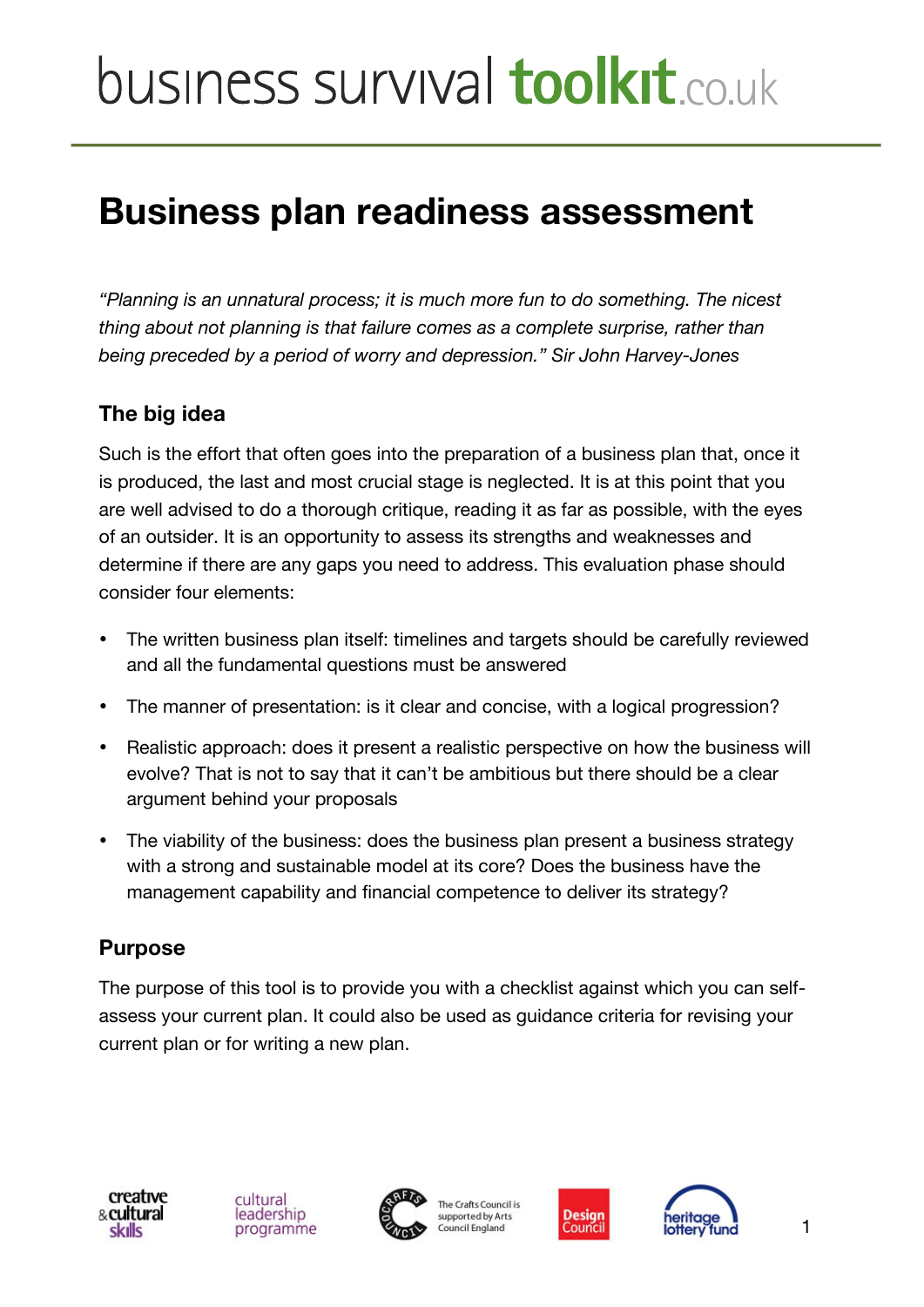### **The tool**

A business plan normally consists of a number of core sections. Use the following questions to assess the readiness of your plan. You can use the criteria as you write each section to ensure you have completed it as comprehensively as possible or you can assess the plan as a whole once it is all written. You may need to adapt the sections to make it appropriate to your business.

Answer the questions for each element and then use the rating scale at the end to assess each section.

#### 1. Executive summary

| <b>Key elements</b>                                                                             | <b>Yes</b> | <b>No</b> | Is the<br>answer<br>complete? |
|-------------------------------------------------------------------------------------------------|------------|-----------|-------------------------------|
| Have you provided succinct highlights of the plan?                                              |            |           |                               |
| Does the executive summary stand alone? (If someone reads<br>nothing else, does it make sense?) |            |           |                               |
| Have you kept it to no more than two pages?                                                     |            |           |                               |

#### 2. Background/context

| <b>Key elements</b>                                     | Have you<br>covered this<br>in the plan? | Is the<br>answer<br>clear? | Is the<br>answer<br>complete? |
|---------------------------------------------------------|------------------------------------------|----------------------------|-------------------------------|
| How has your business developed over time?              |                                          |                            |                               |
| What have been your key successes to date?              |                                          |                            |                               |
| What issues might you want to address going<br>forward? |                                          |                            |                               |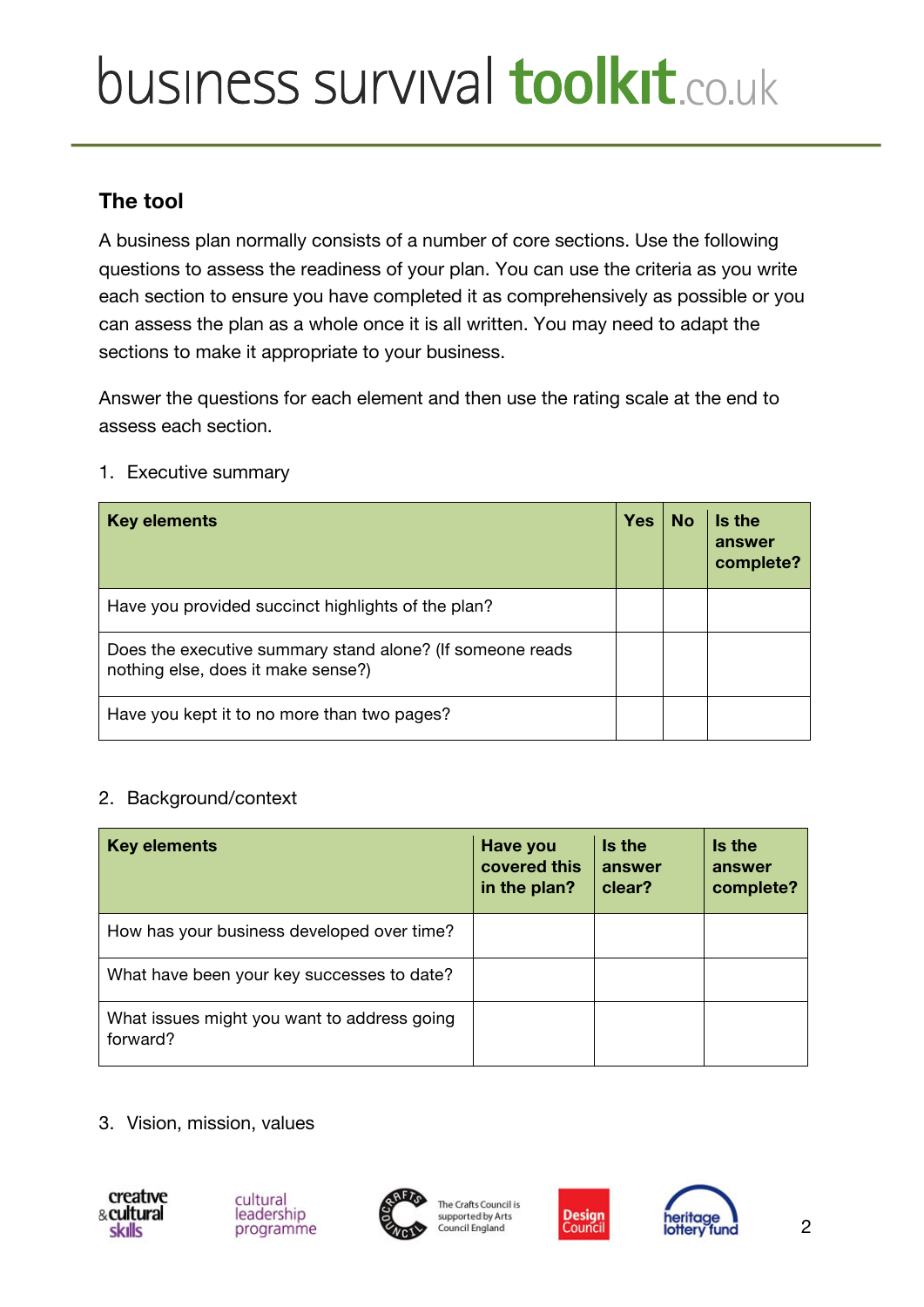| <b>Key elements</b>                                                    | <b>Have you</b><br>covered this<br>in the plan? | Is the<br>answer<br>clear? | Is the<br>answer<br>complete? |
|------------------------------------------------------------------------|-------------------------------------------------|----------------------------|-------------------------------|
| What type of business are you in?                                      |                                                 |                            |                               |
| What is your purpose or long-term vision?                              |                                                 |                            |                               |
| What do you do, who for and where?                                     |                                                 |                            |                               |
| What are the underlying beliefs or values that<br>drive your business? |                                                 |                            |                               |
| How are you distinctive?                                               |                                                 |                            |                               |

### 4. Delivery aims and objectives

| <b>Key elements</b>                                                               | Have you<br>covered this<br>in the plan? | Is the<br>answer<br>clear? | Is the<br>answer<br>complete? |
|-----------------------------------------------------------------------------------|------------------------------------------|----------------------------|-------------------------------|
| What are the key areas of your business<br>activity?                              |                                          |                            |                               |
| What are your artistic activities and how will<br>they be developed?              |                                          |                            |                               |
| What are your education or outreach<br>activities and how will they be developed? |                                          |                            |                               |
| What products do you offer and how will<br>they be developed?                     |                                          |                            |                               |
| What services do you offer and how will they<br>be developed?                     |                                          |                            |                               |
| What do you offer that is distinctive?                                            |                                          |                            |                               |
| What targets have been set for each area of<br>your activity?                     |                                          |                            |                               |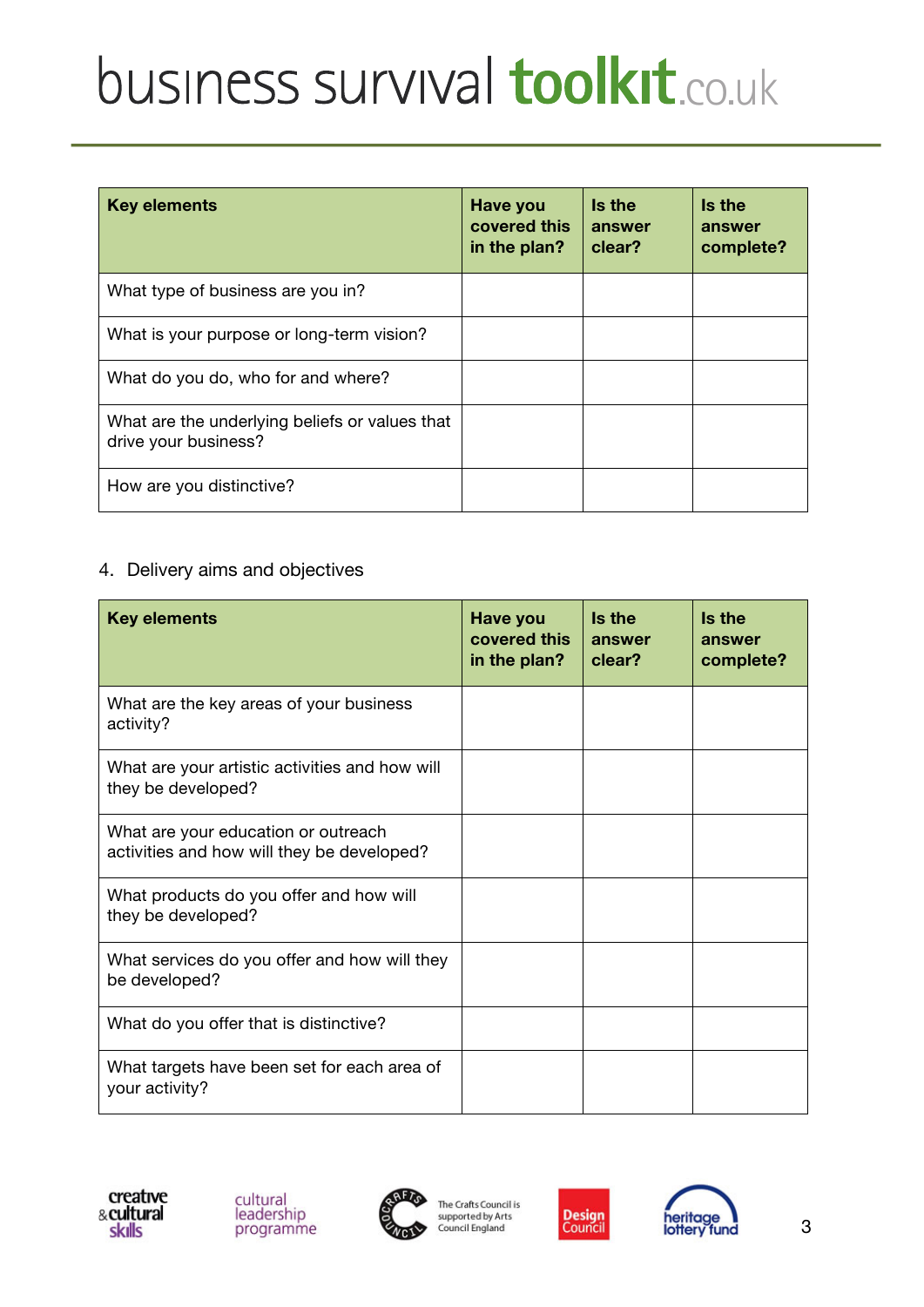#### 5. Marketing

| <b>Key elements</b>                                                  | Have you<br>covered this<br>in the plan? | Is the<br>answer<br>clear? | Is the<br>answer<br>complete? |
|----------------------------------------------------------------------|------------------------------------------|----------------------------|-------------------------------|
| Who will be your customers/beneficiaries?                            |                                          |                            |                               |
| How big is your market, segment, sector or<br>the field you work in? |                                          |                            |                               |
| Who are your competitors – direct and<br>indirect?                   |                                          |                            |                               |
| How successful are they?                                             |                                          |                            |                               |
| Do you have a pricing strategy?                                      |                                          |                            |                               |
| Do you have clear routes to market?                                  |                                          |                            |                               |
| What is your marketing strategy?                                     |                                          |                            |                               |
| What is your audience development strategy<br>(where appropriate)?   |                                          |                            |                               |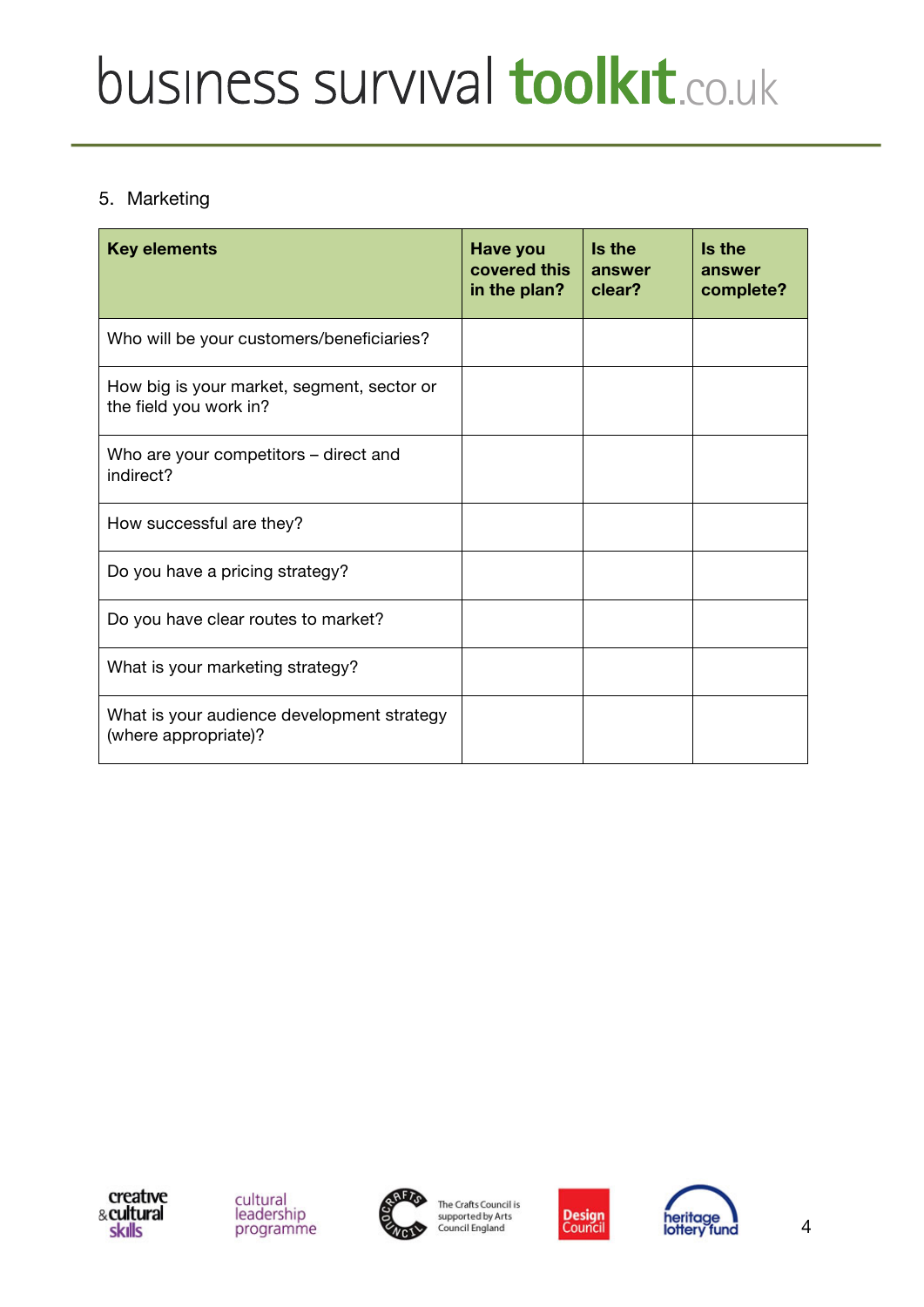# 6. Organisational capacity and capability

| <b>Key elements</b>                                                  | Have you<br>covered this<br>in the plan? | Is the<br>answer<br>clear? | Is the<br>answer<br>complete? |
|----------------------------------------------------------------------|------------------------------------------|----------------------------|-------------------------------|
| Who manages the business?                                            |                                          |                            |                               |
| How do you develop people involved with<br>your business?            |                                          |                            |                               |
| What are your core issues and challenges in<br>running the business? |                                          |                            |                               |
| What skills and experience do you need<br>going forward?             |                                          |                            |                               |
| How is your business governed?                                       |                                          |                            |                               |
| How will you develop your structure and<br>processes going forward?  |                                          |                            |                               |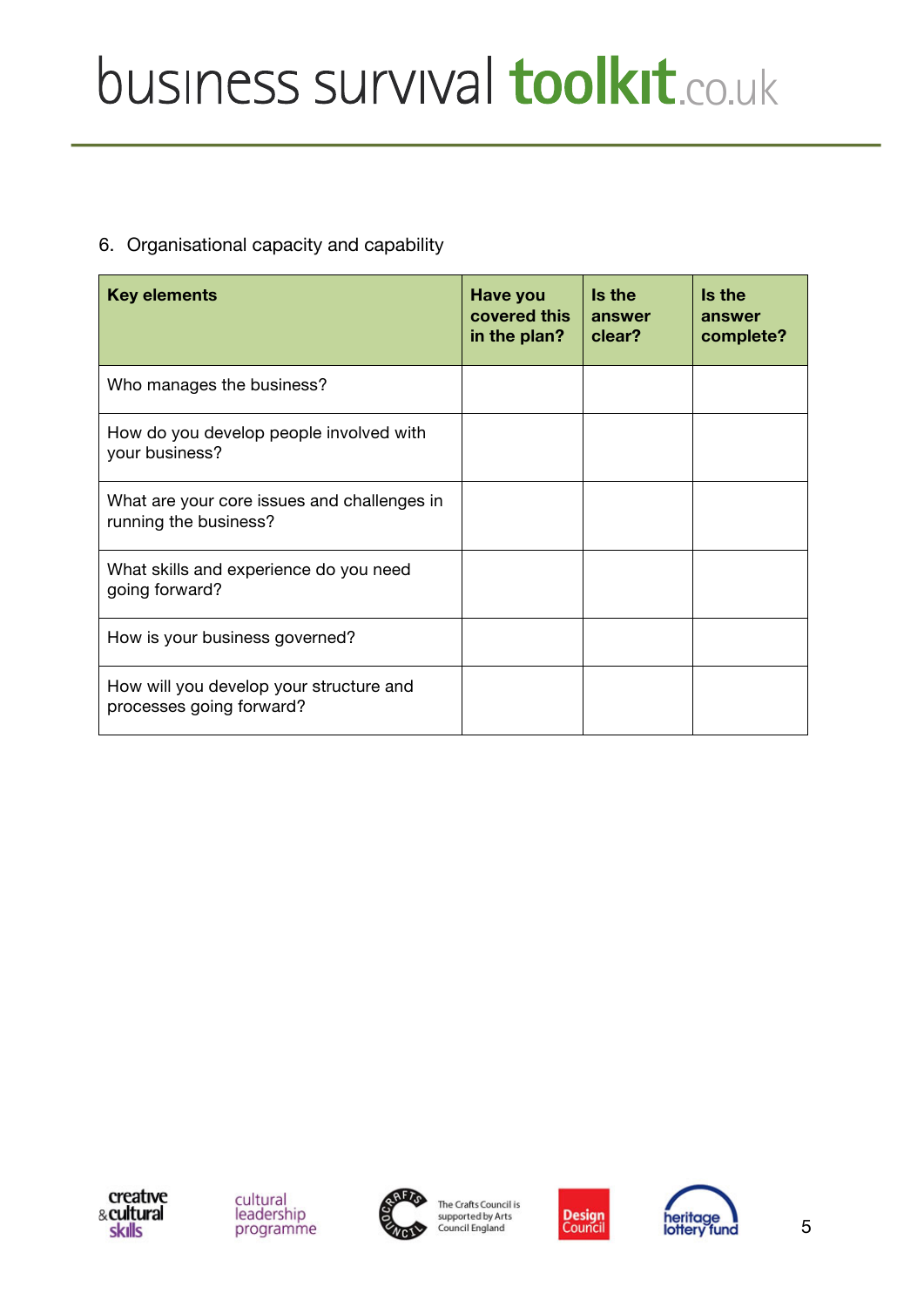#### 7. Finance and resources management

| <b>Key elements</b>                                                                 | Have you<br>covered this<br>in the plan? | Is the<br>answer<br>clear? | Is the<br>answer<br>complete? |
|-------------------------------------------------------------------------------------|------------------------------------------|----------------------------|-------------------------------|
| What is your financial model?                                                       |                                          |                            |                               |
| What is your expected monthly cashflow for<br>the first year?                       |                                          |                            |                               |
| What is your break-even point?                                                      |                                          |                            |                               |
| How do you see your income and<br>expenditure working over the next three<br>years? |                                          |                            |                               |
| How do your various activities contribute<br>financially to the business?           |                                          |                            |                               |
| What are your total financial needs?                                                |                                          |                            |                               |
| What are your funding sources?                                                      |                                          |                            |                               |
| What assets does your business own?                                                 |                                          |                            |                               |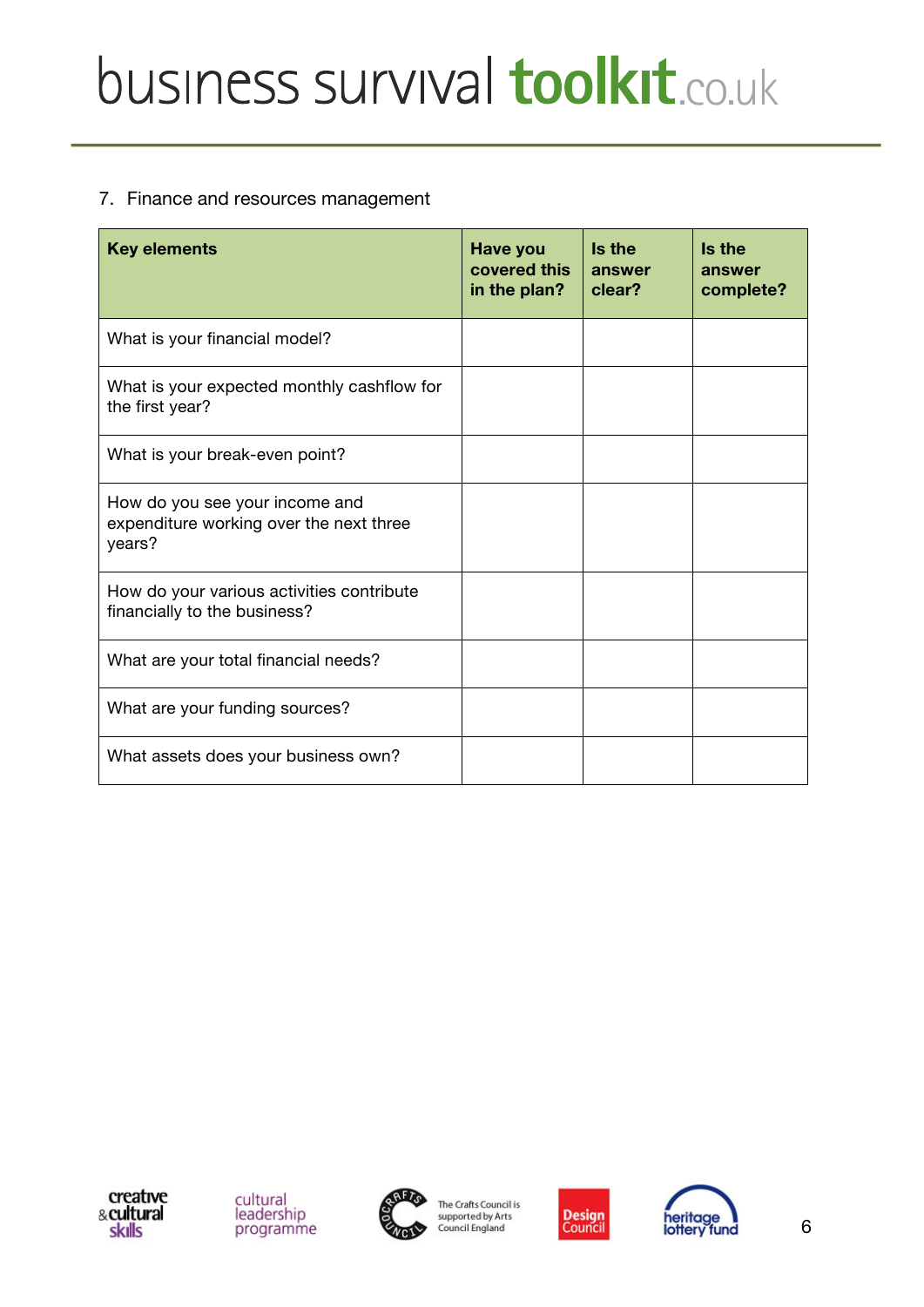# 8. Monitoring and evaluation

| <b>Key elements</b>                                   | Have you<br>covered this<br>in the plan? | Is the<br>answer<br>clear? | Is the<br>answer<br>complete? |
|-------------------------------------------------------|------------------------------------------|----------------------------|-------------------------------|
| How do you monitor your progress?                     |                                          |                            |                               |
| How do you know if you have achieved<br>your targets? |                                          |                            |                               |
| What changes do you want your business<br>to make?    |                                          |                            |                               |
| How does monitoring inform your decision<br>making?   |                                          |                            |                               |

#### 9. Risk assessment

| <b>Key elements</b>                             | Have you<br>covered this<br>in the plan? | Is the<br>answer<br>clear? | Is the<br>answer<br>complete? |
|-------------------------------------------------|------------------------------------------|----------------------------|-------------------------------|
| What potential problems have you<br>identified? |                                          |                            |                               |
| Have you calculated the risks?                  |                                          |                            |                               |
| How will you mitigate those risks?              |                                          |                            |                               |
| What alternative courses of action exist?       |                                          |                            |                               |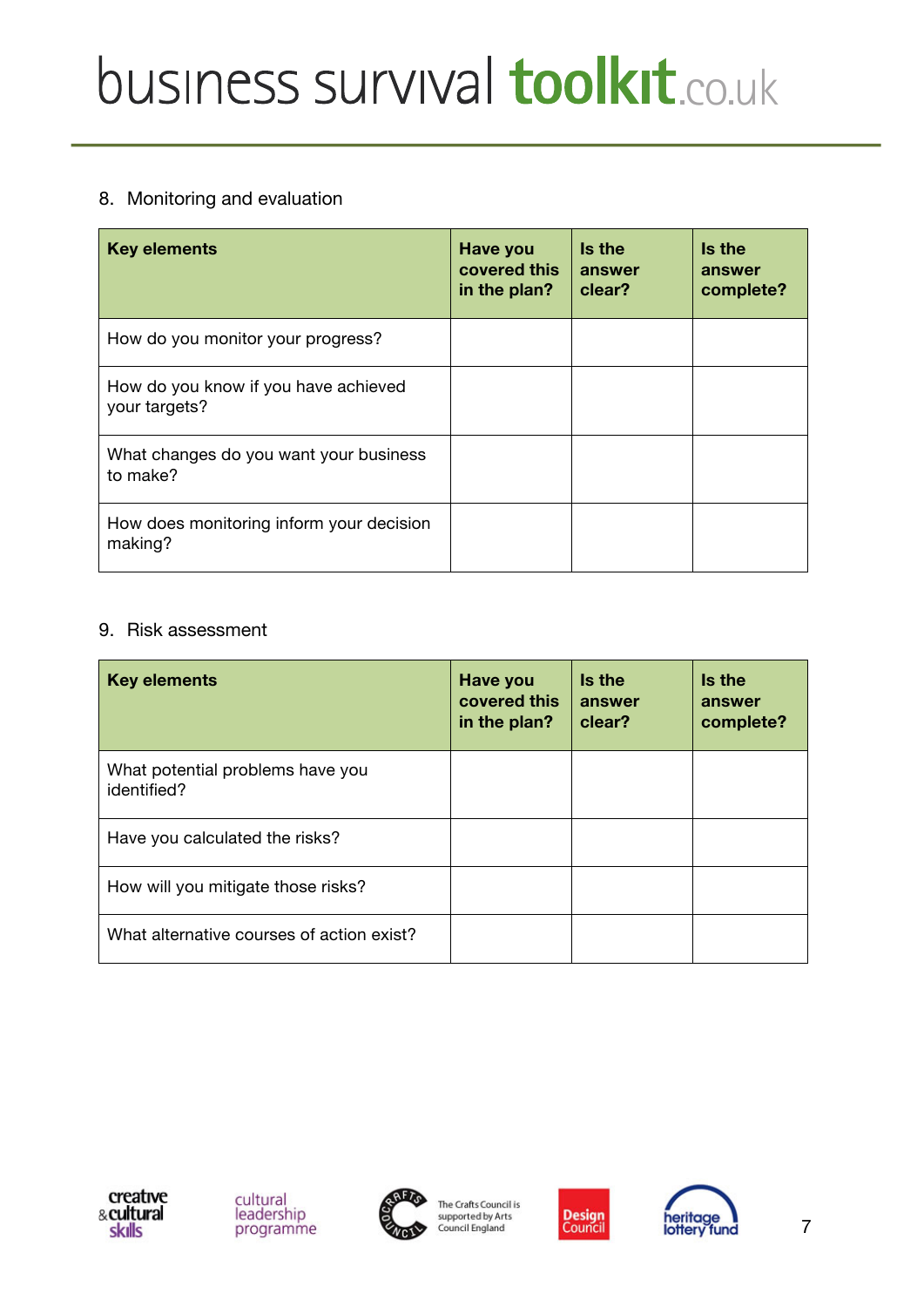#### 10.Appendices

| <b>Key elements</b>                                                                          | Have you<br>covered this<br>in the plan? | Is the<br>answer<br>clear? | Is the<br>answer<br>complete? |
|----------------------------------------------------------------------------------------------|------------------------------------------|----------------------------|-------------------------------|
| Have you included any additional<br>documents, agreements or visuals to<br>support the plan? |                                          |                            |                               |
| Do you have formal evidence or external<br>advice to support your plan?                      |                                          |                            |                               |
| Are there any other relevant supporting<br>documents?                                        |                                          |                            |                               |

Now rate each section based on the answers you have given above:

| <b>Section</b>                         | 1 | 2 | 3 | Δ |
|----------------------------------------|---|---|---|---|
| Executive summary                      |   |   |   |   |
| Background and context                 |   |   |   |   |
| Vision, mission and values             |   |   |   |   |
| Delivery aim and objectives            |   |   |   |   |
| Marketing                              |   |   |   |   |
| Organisational capacity and capability |   |   |   |   |
| Finance and resources management       |   |   |   |   |
| Monitoring and evaluation              |   |   |   |   |
| <b>Risk assessment</b>                 |   |   |   |   |
| Appendices                             |   |   |   |   |
| Total points                           |   |   |   |   |

 $4 = very good, 3 = good, 2 = fair, 1 = poor$